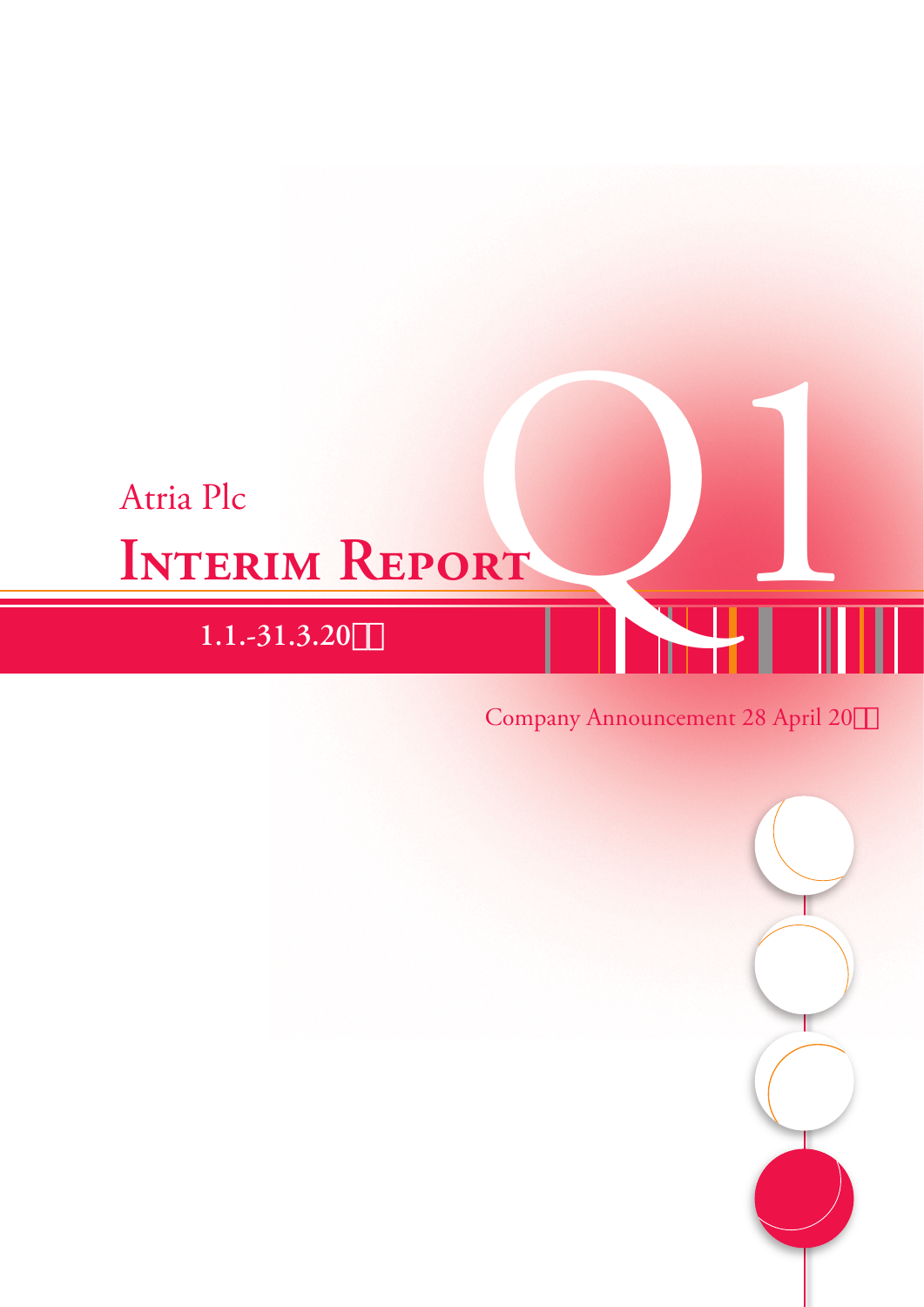



# **ATRIA GROUP'S EBIT IMPROVED**

- The Group's net sales decreased by 1.5% and EBIT improved by EUR 1.4 million year-on-year.
- The decrease in net sales was mainly due to discontinued business operations in Scandinavia.
- The Group's EBIT includes EUR 2.0 million of non-recurring costs (EUR 2.7 million) relating to the shutdown of the Årsta plant in Sweden.
- Atria Russia's EBIT improved significantly compared with Q1/2009.

#### **Atria Group:**

| EUR million             | O1/<br>2010 | Q1/<br>2009 | 2009    |
|-------------------------|-------------|-------------|---------|
| Net sales               | 305.9       | 310.7       | 1,316.0 |
| EBIT                    | 1.0         | $-0.4$      | 27.5    |
| EBIT %                  | 0.3         | $-0.1$      | 2.1     |
| Profit before taxes     | $-1.8$      | $-5.5$      | 16.5    |
| Earnings per share, EUR | $-0.07$     | $-0.14$     | 0.25    |

### **Review Q1/2010**

**Atria Group's** Q1/2010 net sales fell slightly short of the previous year's level. The discontinuation of the salad and sandwich business (Lätta Måltider) in June 2009 and decreased sales of consumer-packed meat in Sweden were the most important reasons for the slowing of the development of net sales. Despite the effects of the recession, net sales in Finland were nearly at the previous year's level. In Russia, net sales increased year-on-year, thanks to the strengthened rouble. Calculated in local currency, Atria Russia's net sales were at the previous year's level.

The Group's EBIT was EUR 1.0 million (EUR -0.4 million). Atria Finland posted EBIT of EUR 4.9 million (EBIT % 2.7), and Atria Scandinavia's EBIT without non-recurring items stood at EUR 2.6 million (EBIT % 2.7). These are satisfactory figures, because the lower sales volume that is typical for Q1 weakens profitability. In addition, higher energy costs and lower sales prices weighed down Atria's performance in Finland in Q1/2010.

Atria Scandinavia's result includes EUR 2.0 million of non-recurring costs relating to the shutdown of the Årsta plant in Sweden. During the review period, Atria Scandinavia launched an efficiency programme and decided to discontinue the production of consumer-packed meat and close the Årsta production plant in Stockholm.

Atria Russia's result developed as planned. The Q1/2010 EBIT, EUR -2.3 million, was clearly better than the Q1/2009 EBIT, EUR -4.3 million without non-recurring items. Atria Baltic's performance during the first part of the year was poor.

The Group's net debts increased in Q1 by EUR 22.9 million. This was partly due to the strengthening of the Swedish krona and Russian rouble against the euro.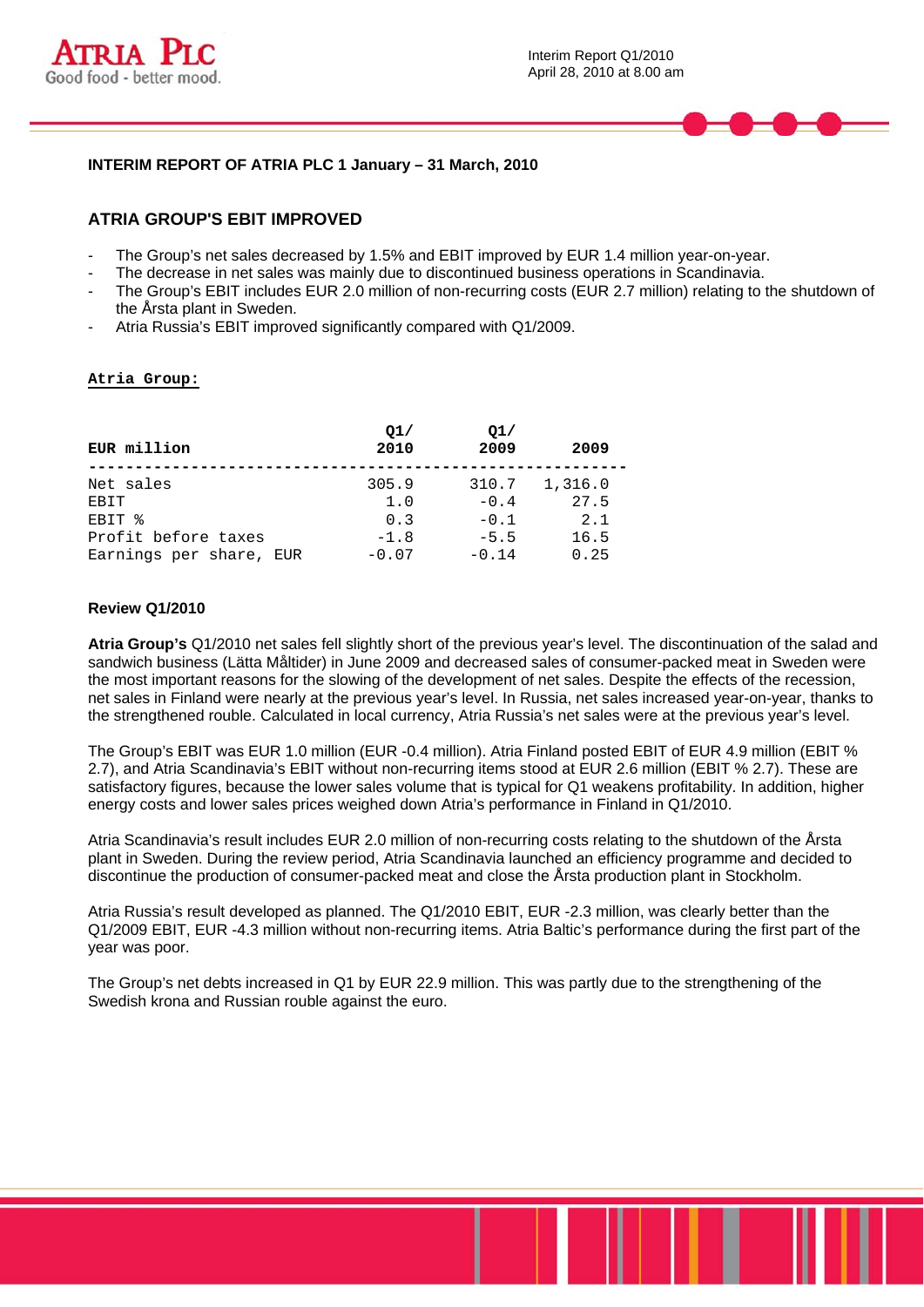

#### **Atria Finland 1 January – 31 March 2010**

| EUR million       | Q1/<br>2010 | Q1/<br>2009 | 2009  |
|-------------------|-------------|-------------|-------|
| Net sales         | 179.1       | 181.9       | 781.9 |
| EBIT              | 4.9         | 7.1         | 42.9  |
| <b>EBIT &amp;</b> | 2.7         | 3 G         | 5.5   |

**Atria Finland's** Q1 net sales were nearly at the same level year-on-year. Because of the recession, the consumption and production of meat continued to decrease during the first months of the year (Source: Finland's TNS Gallup Agriculture Unit, January–February 2010). Atria Finland's net sales have developed satisfactorily in the declining market conditions.

EBIT for the first quarter of the year was lower compared with Q1/2009. The decrease was caused by higher energy costs and salary increases carried out in 2009. In addition, decreases in sales prices have weighed down the performance. Compared with Q1/2009, consumer prices of meat and meat products have fallen by 10 per cent on average. (Source: Finland's TNS Gallup Agriculture Unit, 2/2010).

In addition to the decline of demand, overall production of meat has been restrained by the decrease in producer prices. The number of slaughtered pigs has decreased by about 10 per cent year-on-year.

Atria has succeeded well in adapting its poultry production to the EU fresh meat directive. Inventory levels are wellbalanced in relation to sales.

If the industrial action initiated in April in the food sector continues for a longer period, it will affect Atria Finland's sales and performance significantly in the second quarter of the year.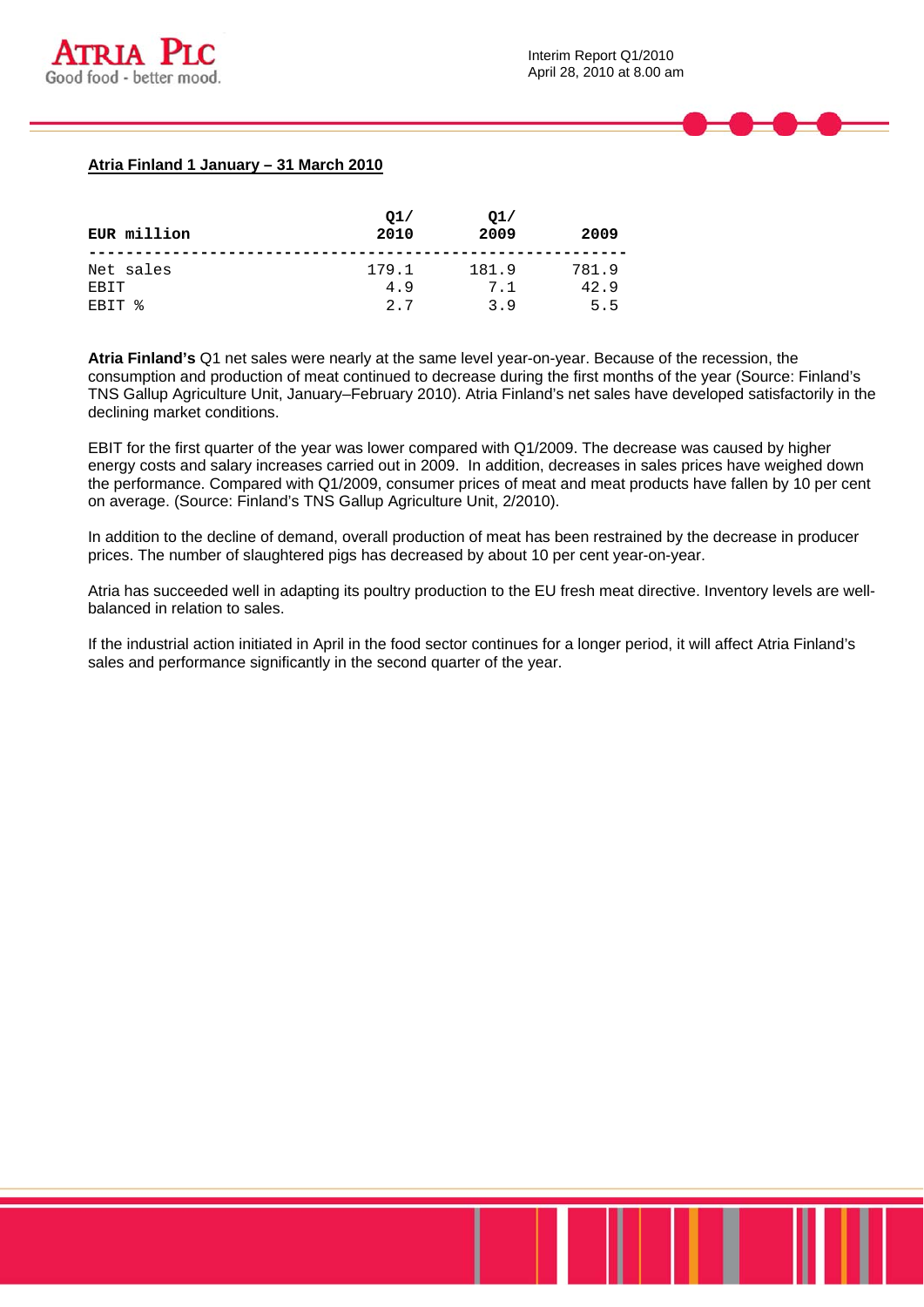# **Atria Scandinavia 1 January – 31 March 2010**

| EUR million       | Q1/<br>2010 | Q1/<br>2009 | 2009          |
|-------------------|-------------|-------------|---------------|
| Net sales<br>EBIT | 95.0<br>0.6 | 98.8<br>1.2 | 405.2<br>10.0 |
| <b>EBIT %</b>     | 0.6         | 1.2         | 2.5           |

**Atria Scandinavia's** net sales fell by 3.8%. This was mainly caused by the discontinuation of the salad and sandwich business in June 2009 and decreased sales of consumer-packed meat.

The Q1/2010 EBIT includes EUR 2.0 million of non-recurring costs relating to the shutdown of the Årsta plant. EBIT without non-recurring costs is EUR 2.6 million (EUR 1.2 million). The favourable development is the result of higher margins. These in turn result from the strengthening of the Swedish krona and its effect on the prices of imported raw materials. In addition, the efficiency programmes initiated last year and a better sales mix have improved the performance.

During the review period, Atria Scandinavia launched an efficiency programme and is now focusing on manufacturing further processed products. Atria Scandinavia is discontinuing consumer-packed meat production and closing down the Årsta plant in Stockholm. The loss-making business will be discontinued and the plant closed by the end of October. The reorganisation will affect 49 employees at the Årsta plant.

The discontinuation of consumer-packed meat production will cut Atria Scandinavia's annual net sales by about EUR 45 million and improve its EBIT by about EUR 0.5 million a year. The shutdown of the production plant will cause non-recurrent costs of up to EUR 5 million in 2010, of which EUR 2 million are included in the figures for Q1/2010. Of the total amount, about EUR 1.5 million have an effect on cash flow. Atria Scandinavia will focus on its core business, including the manufacturing of cooking sausages, cold cuts, convenience foods and delicatessen products.

The market shares of cold cuts and cooking sausages have remained stable in the retail trade. The size of the market in Food Service products has decreased. Overall market growth has still been sluggish in Sweden.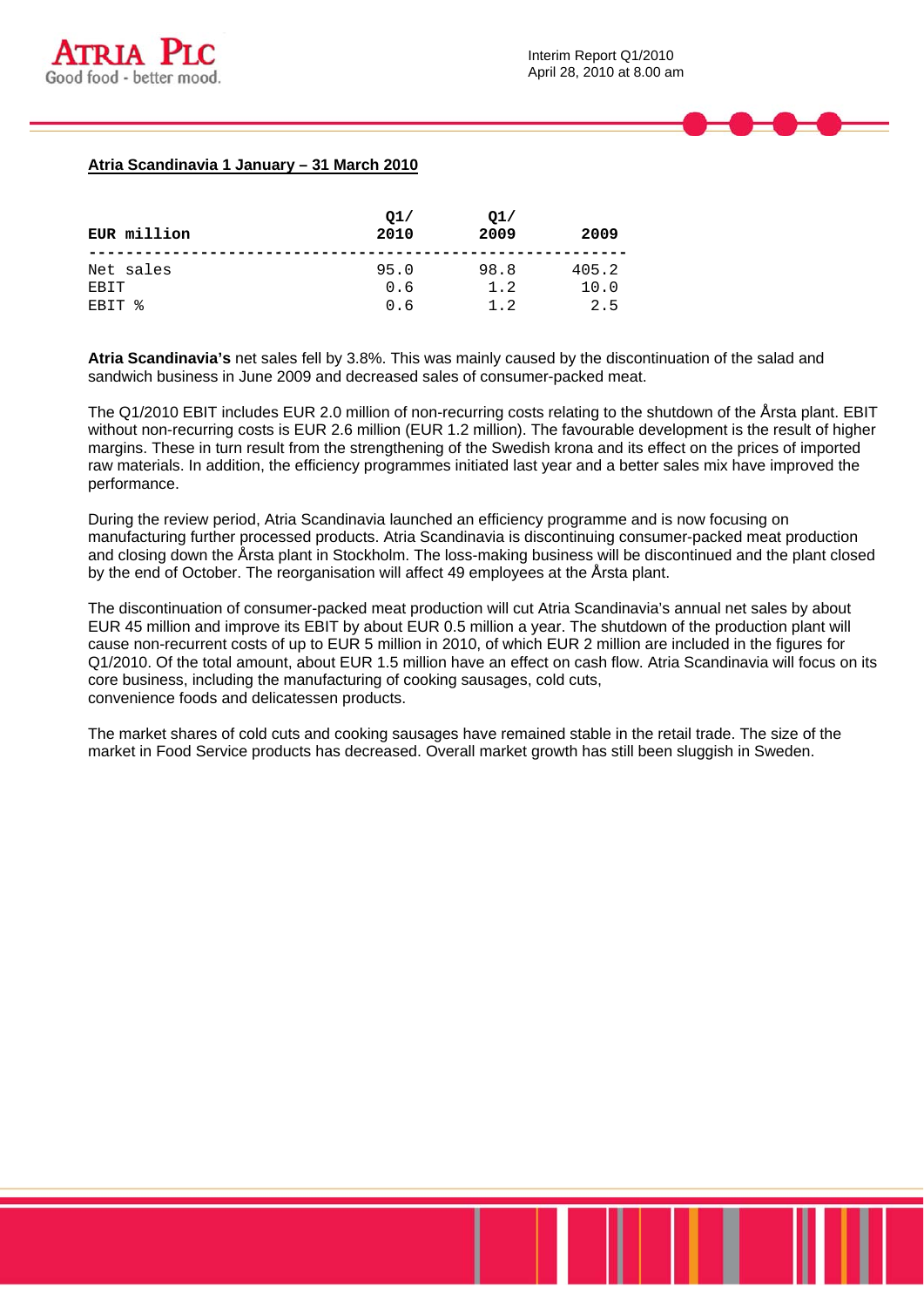

#### **Atria Russia 1 January – 31 March 2010**

| EUR million | Q1/<br>2010 | Q1/<br>2009 | 2009   |
|-------------|-------------|-------------|--------|
| Net sales   | 28.9        | 26.5        | 113.0  |
| <b>FBIT</b> | $-2.3$      | $-7.0$      | $-9.8$ |
| EBIT %      | $-8.0$      | $-26.4$     | $-8.7$ |

**Atria Russia's** net sales increased in Q1 by 9.1% year-on-year. This was due to the strengthening of the Russian rouble against the euro. In the local currency, net sales were at the same level as in Q1/2009. The overall market began to decline last year, due to weakened sales of meat products in the Russian retail trade. The abovementioned market fell by about ten per cent in volume in 2009 both in St Petersburg and Moscow. In the first quarter of 2010, the market has still declined by about ten per cent (Source: Business Analytica 1.-2.2010).

Atria's market share in the St Petersburg area retail trade remained at a good level of about 20 per cent. The market share in Moscow was around two per cent (Source: Business Analytica 1-2.2010). The sales and marketing efforts related to Campomos products, initiated in 2009, have continued as planned. In Q2/2010, Atria will be launching re-closable Campomos cold cut packages in Moscow.

EBIT for the period was negative, EUR -2.3 million (EUR -4.3 million without non-recurring costs). This was the result of low sales volumes of Campomos products, marketing efforts promoting the Campomos brand and start-up costs relating to the Gorelovo plant.

If the rouble holds steady, there will be no significant pressure for raw material prices to increase. Atria Russia is investing heavily in the development of primary production. Atria and its Danish partners have started an important project in Russia to ensure the availability of local pork.

Atria Plc has signed a shareholder agreement with the Danish Dan Invest A/S, concerning pork production in Russia. Atria has a 26 per cent holding in the Russian company OOO Dan Invest, owner of two pig farms: one in Krasnodar and one in Tambov. The production will begin in 2010–2011, and the estimated annual production volume is 180,000 slaughter pigs by 2013. The value of the project is about EUR 40 million. Atria is investing EUR 3 million in the project now and a further EUR 2 million when an agreed production volume has been achieved. In order to guarantee the availability of locally produced pork, Atria has also signed a delivery agreement with OOO Dan Invest. All the agreements relating to the project were signed in March 2010.

The new Gorelovo production plant was inaugurated on 20 April 2010. Commercial sales of products will begin in May 2010. The new plant is the most modern meat product plant in Russia, and it will boost Atria Russia's competitiveness. The start-up of the new plant will make it possible to make more efficient use of the synergies of the St Petersburg and Moscow plants. The fixed costs of the new plant amount to approximately EUR 4 million a year. The start-up of production in the new plant will also cause some additional costs.

Atria Russia's full-year business result is not expected to be profitable yet in 2010.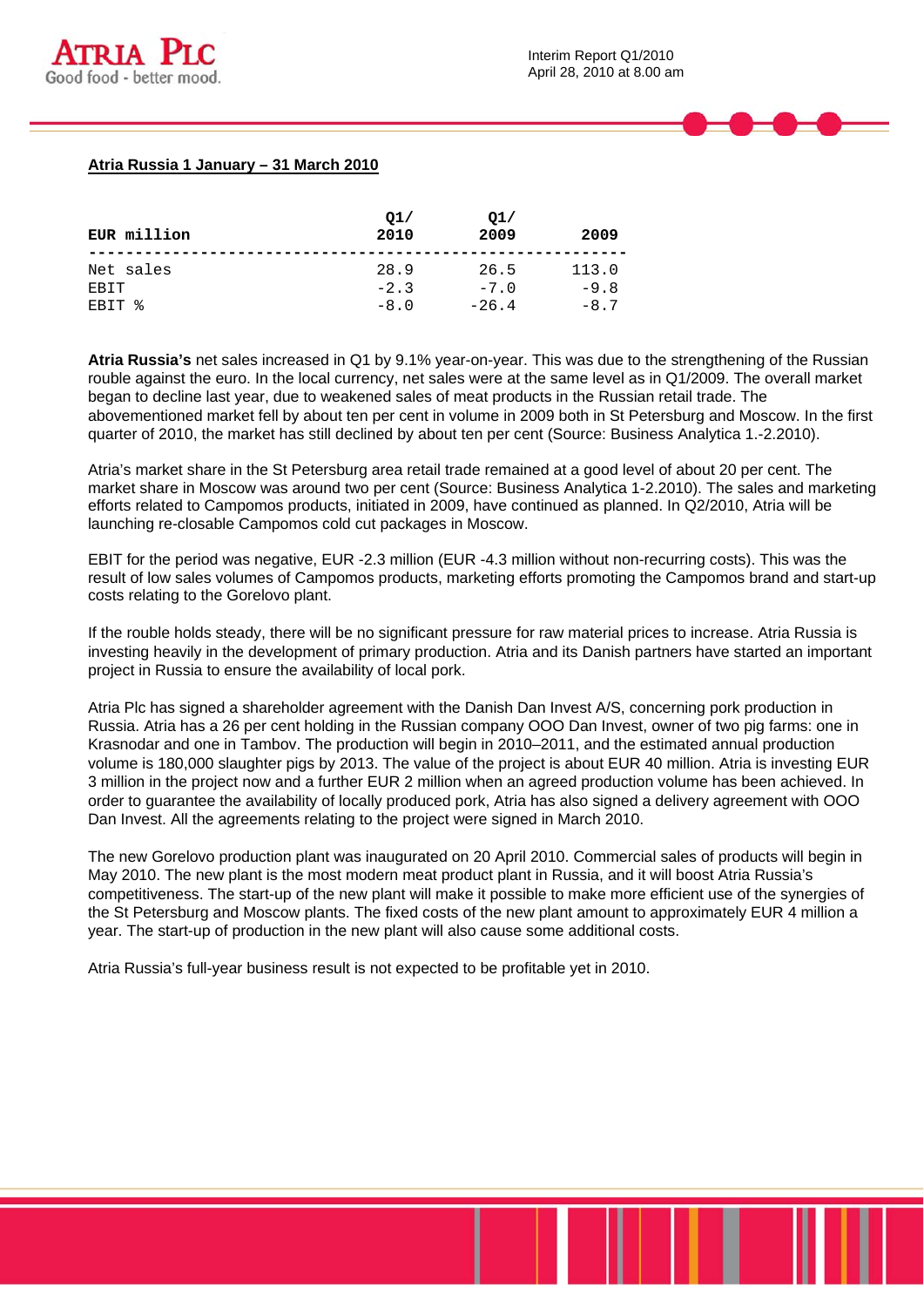

### **Atria Baltic 1 January – 31 March 2010**

| EUR million | Q1/<br>2010 | Q1/<br>2009 | 2009    |
|-------------|-------------|-------------|---------|
| Net sales   | 7.6         | 8.8         | 37.5    |
| <b>FBIT</b> | $-1.2$      | $-1.0$      | $-12.6$ |
| EBIT %      | $-15.8$     | $-11.4$     | $-33.6$ |

Atria's net sales in **Estonia** fell slightly short year-on-year. The development of net sales was weighed down by continually declining overall demand in Estonia during the first quarter. The decline of the Estonian overall market is expected to end during the first half of the year, and the purchasing power of consumers is expected to revive in the consumer goods retail sector in the latter half of the year. The performance of the Estonian operations was unsatisfactory. The losses resulted from weak sales and costs associated with efficiency improvement programmes.

Consumer-packed meat has considerably increased its market share, but Atria has lost some of its market share in meat products (Source: AC Nielsen).

In January 2010, Atria announced that it is launching an efficiency improvement programme in Estonia, seeking to achieve annual savings of approximately EUR 1 million in its cost structure. In order to achieve the savings, Atria is closing the Ahja plant and centralising the production to the Valga and Vastse-Kuuste production plants. Approximately 40 employees will be laid off from the Ahja plant. The measures relating to the centralisation of operations will be completed in May. Impairments of EUR 0.8 million for fixed assets were recorded for Q4/2009 relating to the shutdown of the Ahja plant.

In addition, an efficiency improvement programme was launched in Estonia that concerns the entire business process and aims for better cost-efficiency in all operations.

Rauno Väisänen was appointed Managing Director of Atria Estonia effective 1 February 2010.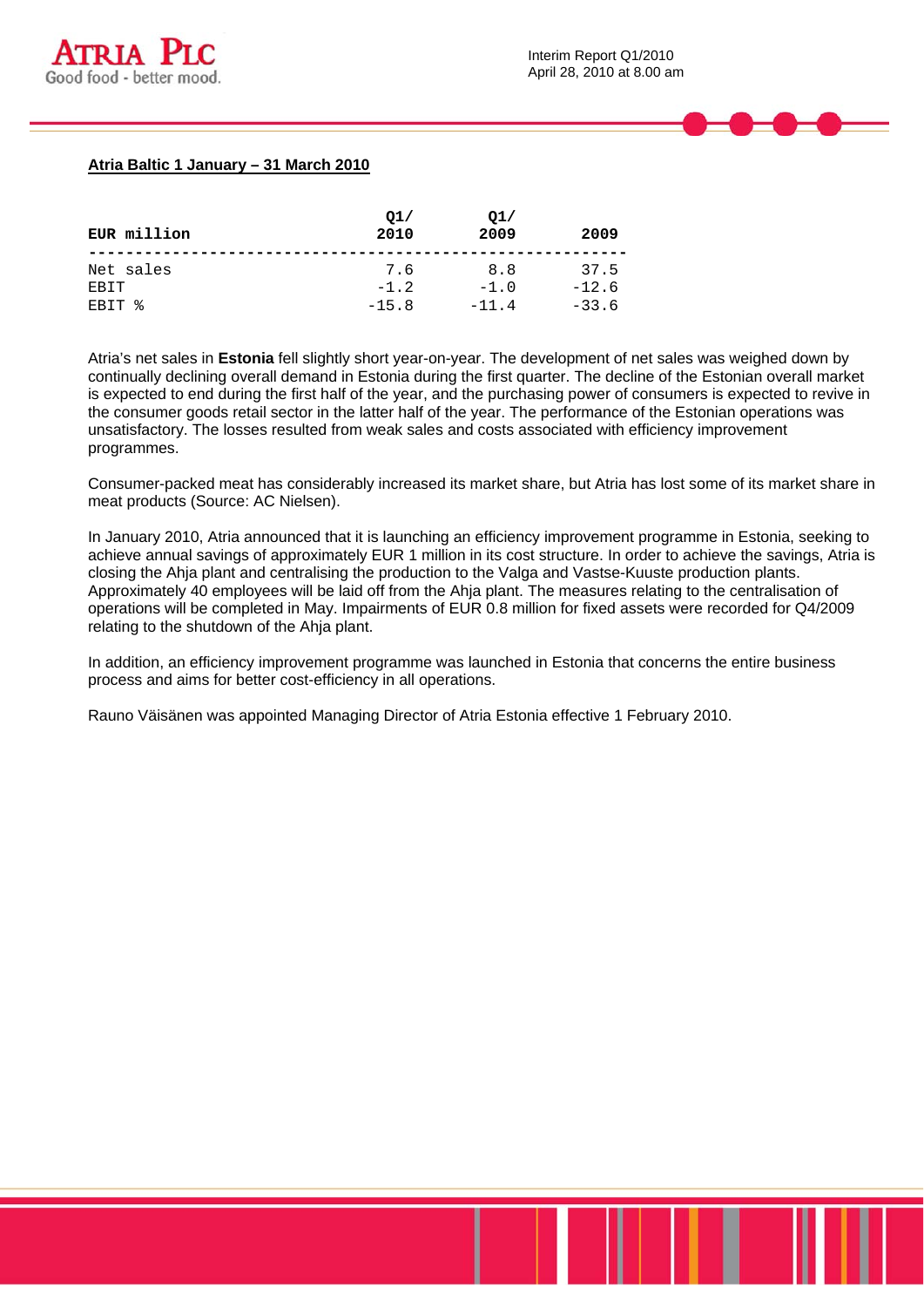



Atria Russia's new factory in Gorelovo was inaugurated on 20 April 2010.

#### **Investments**

The Group's investments during the period totalled EUR 15.9 million (EUR 8.6 million). Most of the investments are related to the completion of the new Gorelovo production plant.

#### **Personnel**

The Group had an average of 5,853 (6,532) employees during the period.

Personnel by business area:

| Atria Finland     | 2,123 (2,181) |
|-------------------|---------------|
| Atria Scandinavia | 1,255 (1,635) |
| Atria Russia      | 2,000 (2,088) |
| Atria Baltic      | 475 (628)     |

### **Atria Plc's administration**

Atria Plc's Board of Directors now has the following membership: Chairman Martti Selin; Vice Chairman Timo Komulainen; members Tuomo Heikkilä, Esa Kaarto, Runar Lillandt, Harri Sivula and Matti Tikkakoski.

#### **Financing**

The Group's financial position has continued to be strong. On 31 March 2010, the amount of undrawn committed credit facilities stood at EUR 147 million.

#### **Short-term business risks**

No significant changes have occurred in Atria Group's short-term business risks compared with the risks described in the financial statements for 2009.

If the industrial action in the Finnish food industry continues for a longer period, it can hamper deliveries and sales development of early summer season products.

#### **Outlook for the future**

Market conditions are expected to remain challenging in 2010. The industrial action in the Finnish food sector will affect Atria Finland's sales and performance in the second quarter of the year. In addition, the company's decision to discontinue production of consumer-packed meat in Sweden will cut Atria Scandinavia's annual net sales in the second half of the year. The Group's net sales in 2010 are therefore forecast to remain at the 2009 level. EBIT is expected to increase in 2010.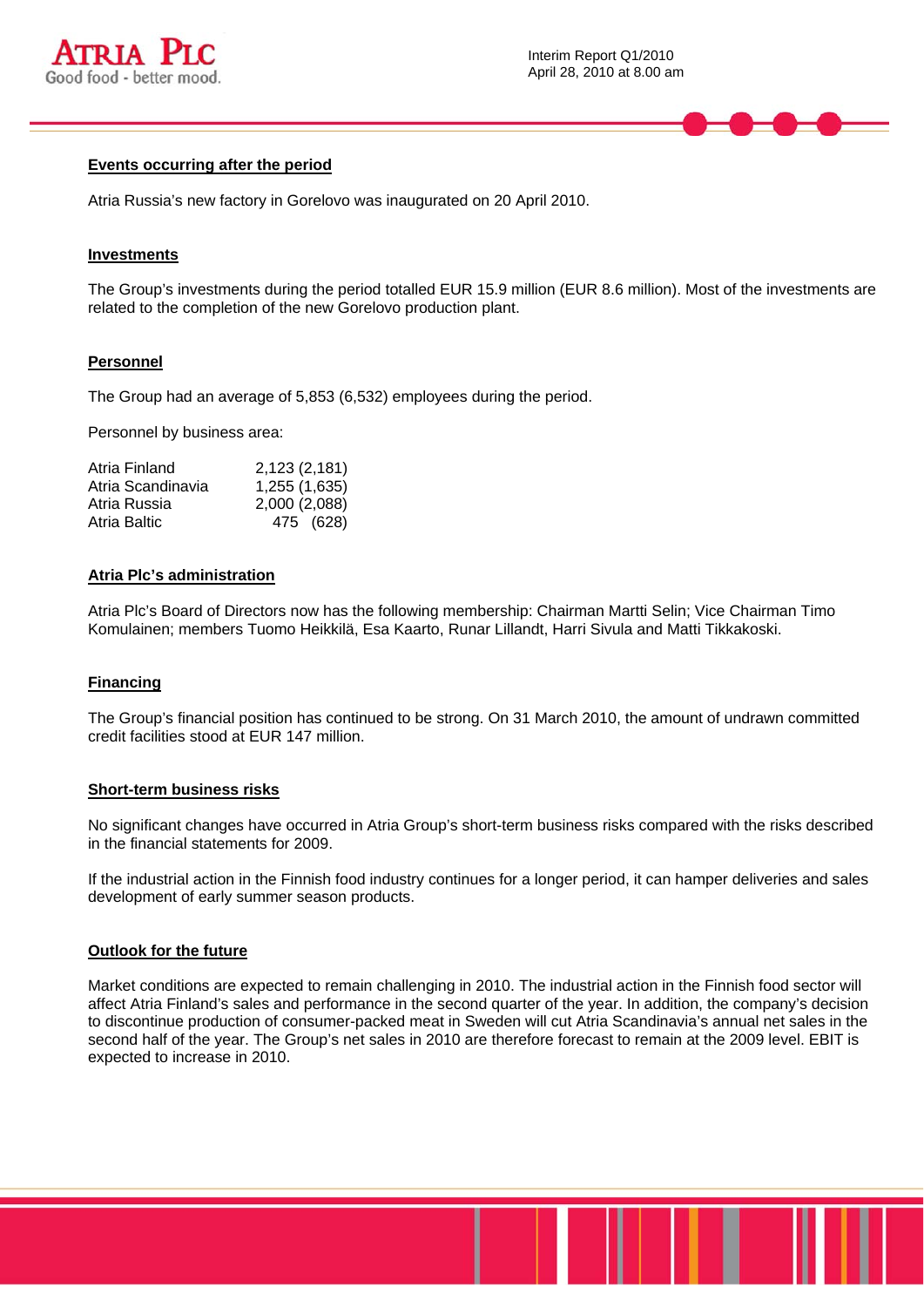

The General Meeting of 29 April 2009 authorised the Board of Directors to decide, on one or several occasions, on an issue of, at maximum, 12,800,000 new A shares or A shares that may be held by the company, through a share issue and/or by granting option rights or other special rights entitling one to shares as referred to in Chapter 10, Section 1 of the Companies Act. The authorisation shall supersede all valid share issue authorisations, including authorisation for a reserve increase, and be valid until the closing of the next Annual General Meeting, but no later than until 30 June 2010.

#### **Purchase and transfer of treasury shares and valid authorisations**

The General Meeting of 29 April 2009 authorised the Board of Directors to decide on the purchase of up to 2,800,000 A shares of the company with the company's unrestricted equity. The maximum amount of the Series A shares to be acquired is less than 10 per cent of all the Company's shares. The authorisation shall be valid until the closing of the next Annual General Meeting, but no later than until 30 June 2010.

In 2008, based on the authorisation issued by the General Meeting of 29 April 2008, Atria Plc's Board of Directors decided to purchase up to 300,000 A shares of the company. In accordance with the authorisation, the shares to be purchased were intended to be used as consideration in possible company acquisitions or other arrangements relating to the company's business, for the financing of investments, for the implementation of the company's incentive programme, for improvement of the company's capital structure, or to be kept by the company, otherwise assigned or cancelled. The acquisition of treasury shares began on 29 September 2008 and ended on 3 February 2009.

As of 31 March 2010, Atria Plc held a total of 113,712 treasury shares.

## **KEY INDICATORS**

| EUR million          | $1 - 3/10$ | $1 - 3/09$ | $1 - 12/09$ |
|----------------------|------------|------------|-------------|
|                      |            |            |             |
| Shareholders' equity |            |            |             |
| per share, EUR       | 15.60      | 14.86      | 15.39       |
| Interest-bearing     |            |            |             |
| liabilities          | 430.2      | 453.8      | 425.8       |
| Equity ratio, %      | 40.2       | 39.1       | 39.7        |
| Gearing, %           | 97.1       | 107.6      | 97.5        |
| Net gearing, %       | 93.3       | 103.2      | 89.4        |
| Gross investments to |            |            |             |
| fixed assets         | 15.9       | 8.6        | 33.0        |
| % of Net sales       | 5.2        | 2.8        | 2.5         |
| Average FTE          | 5 853      | 6 532      | 6 214       |

#### **Accounting principles**

This interim report was prepared in accordance with the IAS 34 Interim Financial Reporting standard. In preparing this interim report, Atria has applied the same principles as in preparing the 2009 annual financial statements. However, as of January 2010, the Group has adopted the new and revised standards published by the IASB that are included in the accounting principles for the 2009 annual financial statements and have not had any material impact on the figures presented for the period.

The principles and formulae for the calculation of key indicators have not changed, and they are presented in the 2009 annual financial statements.

The figures given in the interim report are unaudited.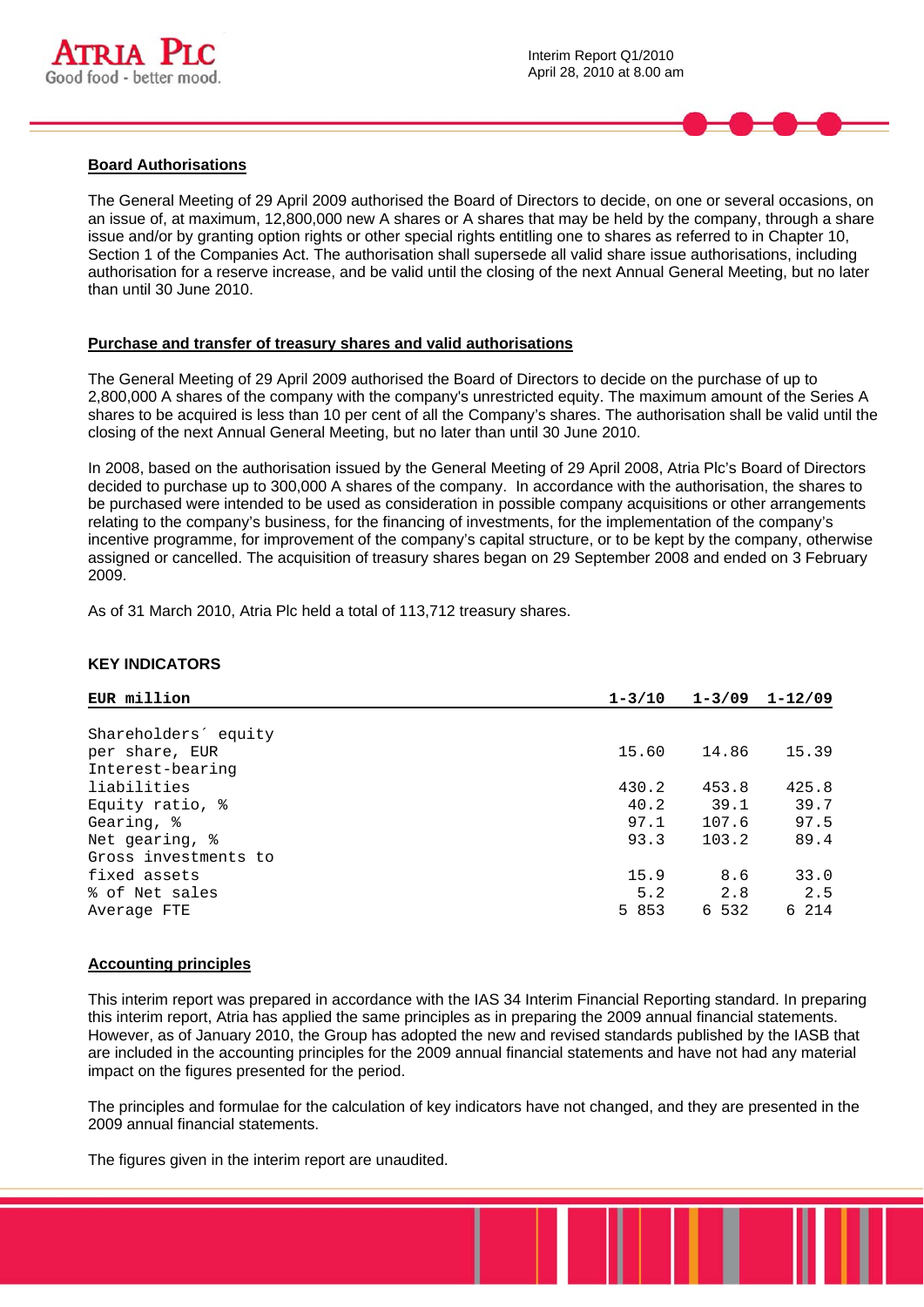

—

 $\equiv$ 

# **ATRIA PLC**

# **CONSOLIDATED STATEMENT OF FINANCIAL POSITION**

# **Assets**

| EUR million                                  |         |             | $31 - 3 - 10$ $31 - 3 - 09$ $31 - 12 - 09$ |
|----------------------------------------------|---------|-------------|--------------------------------------------|
|                                              |         |             |                                            |
| Non-current assets                           |         |             |                                            |
| Property, plant and equipment                | 482.2   | 479.5       | 469.1                                      |
| Goodwill                                     | 165.0   | 150.4       | 157.8                                      |
| Other intangible assets                      |         | 72.6 69.0   | 70.0                                       |
| Investments in joint ventures and associates |         | $10.1$ 6.3  | 7.4                                        |
| Other financial assets                       | 2.3     | 2.3         | 2.3                                        |
| Loans and other receivables                  | 20.7    | 15.1        | 14.5                                       |
| Deferred tax assets                          |         | $7.5$ 4.8   | 6.7                                        |
| Total                                        |         | 760.4 727.4 | 727.8                                      |
| Current assets                               |         |             |                                            |
| Inventories                                  | 108.9   | 114.9       | 115.6                                      |
| Trade and other receivables                  | 207.2   | 207.8       | 212.6                                      |
| Cash and cash equivalents                    |         | 16.8 18.9   | 35.3                                       |
| Total                                        | 332.9   | 341.6       | 363.5                                      |
| Non-current assets held for sale             | 10.2    | 11.1        | 10.0                                       |
| Total assets                                 | 1 103.5 | 1 080.1     | 1 101.3                                    |

# **Equity and liabilities**

| EUR million                                           |         | $31 - 3 - 10$ $31 - 3 - 09$ $31 - 12 - 09$ |         |
|-------------------------------------------------------|---------|--------------------------------------------|---------|
|                                                       |         |                                            |         |
| Equity                                                |         | 443.0 421.6                                | 436.9   |
| Non-current liabilities<br>Interest-bearing financial |         |                                            |         |
| liabilities<br>Deferred tax                           | 316.6   | 338.1                                      | 318.9   |
| liabilities<br>Other non-interest-bearing             | 42.3    | 41.6                                       | 41.2    |
| liabilities                                           | 1.8     | 0.5                                        | 1.3     |
| Total                                                 | 360.7   | 380.2                                      | 361.4   |
| Current liabilities<br>Interest-bearing financial     |         |                                            |         |
| liabilities<br>Trade and                              | 113.6   | 115.6                                      | 106.9   |
| other payables                                        | 186.2   | 162.7                                      | 196.1   |
| Total                                                 | 299.8   | 278.3                                      | 303.0   |
| Total liabilities                                     | 660.5   | 658.5                                      | 664.4   |
| Total equity and liabilities                          | 1 103.5 | 1 080.1                                    | 1 101.3 |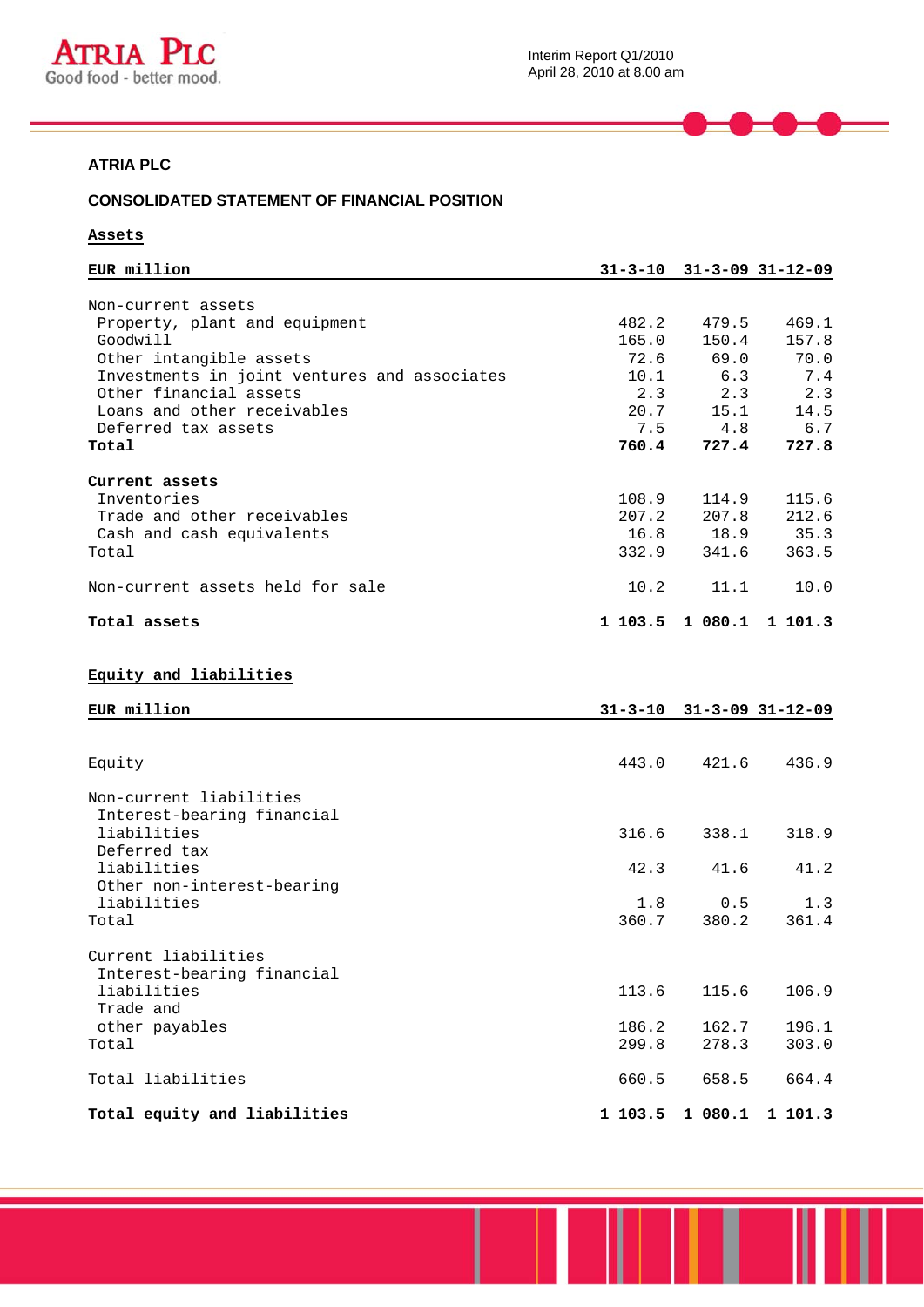

−

# **CONSOLIDATED INCOME STATEMENT**

| EUR million               | $1 - 3/10$ |         | $1 - 3/09$ $1 - 12/09$ |
|---------------------------|------------|---------|------------------------|
|                           |            |         |                        |
| Net sales                 | 305.9      | 310.7   | 1 316.0                |
| Cost of goods sold        | $-271.8$   |         | $-279.0 -1 151.0$      |
| Gross profit              | 34.1       | 31.7    | 165.0                  |
| * of Net sales            | 11.1       | 10.2    | 12.5                   |
| Sales and marketing costs | $-18.6$    | $-17.1$ | $-77.7$                |
| Administration costs      | $-12.3$    | $-13.9$ | $-47.7$                |
| Other income              | 0.8        | 1.0     | 4.6                    |
| Other expenses            | $-3.0$     | $-2.1$  | $-16.7$                |
| <b>EBIT</b>               | 1.0        | $-0.4$  | 27.5                   |
| * of Net sales            | 0.3        | $-0.1$  | 2.1                    |
| Finance income and costs  | $-3.4$     | $-5.3$  | $-12.4$                |
| Share of the result of    |            |         |                        |
| associates                | 0.6        | 0.2     | 1.4                    |
| Profit before tax         | $-1.8$     | $-5.5$  | 16.5                   |
| * of Net sales            | $-0.6$     |         |                        |
|                           |            | $-1.8$  | 1.3                    |
| Income tax expense        |            | 1.5     | $-9.1$                 |
| Profit for the period     | $-1.8$     | $-4.0$  | 7.4                    |
| * of Net sales            | $-0.6$     | $-1.3$  | 0.6                    |
| Profit attributable to:   |            |         |                        |
| Owners of the parent      | $-2.0$     | $-4.1$  | 7.0                    |
| Non-controlling interests | 0.2        | 0.1     | 0.4                    |
| Total                     | $-1.8$     | $-4.0$  | 7.4                    |
|                           |            |         |                        |
| Basic earnings/           |            |         |                        |
| share, EUR                | $-0.07$    | $-0.14$ | 0.25                   |
| Diluted earnings/         |            |         |                        |
| share, EUR                | $-0.07$    | $-0.14$ | 0.25                   |

# **CONSOLIDATED STATEMENT OF COMPREHENSIVE INCOME**

| EUR million                                 | $1 - 3/10$ |              | $1 - 3/09$ $1 - 12/09$ |
|---------------------------------------------|------------|--------------|------------------------|
| Profit for the period                       |            | $-1,8 -4,0$  | 7,4                    |
| Other comprehensive income after tax:       |            |              |                        |
| Cash flow hedging<br>Equity hedging         | $-0.6$     |              | $-1.4$<br>$-0.3$       |
| Translation differences                     | 8.5        | $-8.8$       | 2.5                    |
| Total comprehensive income for the period   |            | $6.1 -12.8$  | 8.2                    |
| Total comprehensive income attributable to: |            |              |                        |
| Owners of the parent                        | 5.9        | $-12.9$      | 7.8                    |
| Non-controlling interests                   |            | $0.2 \t 0.1$ | 0.4                    |
| Total                                       | 6.1        | $-12.8$      | 8.2                    |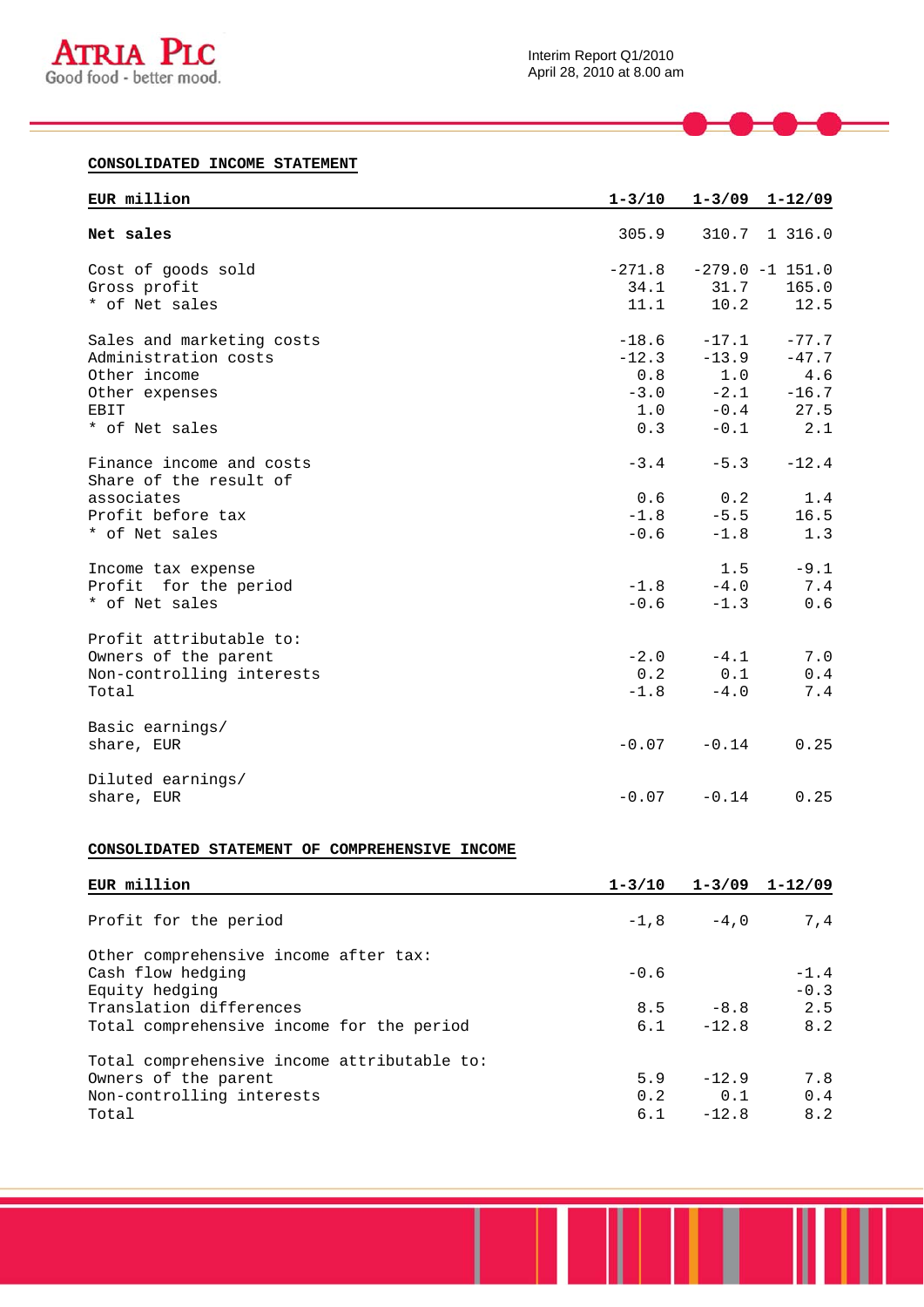

−

# **CONSOLIDATED STATEMENT OF CHANGES IN EQUITY**

| EUR million                                    |                                | Equity belonging to the shareholders of the<br>parent company |                       |                           |        |                                 |                                           |               | Non-<br>cont<br>roll | Equity<br>total |
|------------------------------------------------|--------------------------------|---------------------------------------------------------------|-----------------------|---------------------------|--------|---------------------------------|-------------------------------------------|---------------|----------------------|-----------------|
|                                                | Share Share<br>ca<br>pit<br>al | premium reser non- shares lation ed                           | Other Inv- Own<br>ves | $rest-$<br>equity<br>fund |        | diff-                           | Trans Retain Total ling<br>earn<br>ings   |               | inte<br>rests        |                 |
| Equity<br>$1 - 1 - 2009$                       | 48.1                           | 138.5                                                         |                       |                           |        | $0.1$ 110.3 $-0.5$ $-33.4$      |                                           | 170.5 433.5   |                      | 1.4 434.9       |
| Periods comprehensive<br>income<br>Share-based |                                |                                                               |                       |                           |        | $-8.8$                          |                                           | $-4.1 - 12.9$ | 0.1                  | $-12.8$         |
| payment<br>Acquired treasure                   |                                |                                                               |                       | 0.2                       |        |                                 |                                           | 0.2           |                      | 0.2             |
| shares                                         |                                |                                                               |                       |                           | $-0.7$ |                                 |                                           | $-0.7$        |                      | $-0.7$          |
| Equity<br>$31 - 3 - 2009$                      | 48.1                           | 138.5                                                         |                       |                           |        |                                 | $0.1$ 110.5 $-1.2$ $-42.3$ 166.4 420.1    |               |                      | 1.5 421.6       |
| Equity<br>$1 - 1 - 2010$                       | 48.1                           |                                                               |                       |                           |        |                                 | $138.5$ -1.7 110.6 -1.3 -31.0 171.9 435.1 |               | 1.8                  | 436.9           |
| Periods comprehensive<br>income                |                                |                                                               | $-0.6$                |                           |        | 8.5                             | $-2.0$                                    | 5.9           | 0.2                  | 6.1             |
| Equity<br>$31 - 3 - 2010$                      | 48.1                           |                                                               |                       |                           |        | $138.5 -2.3$ 110.6 $-1.3 -22.5$ | 169.9 441.0                               |               | 2.0                  | 443.0           |

# **CONSOLIDATED CASH FLOW STATEMENT**

| EUR million                             | $1 - 3/10$ $1 - 3/09$ | $1 - 12/09$        |
|-----------------------------------------|-----------------------|--------------------|
|                                         |                       |                    |
| Cash flow from operating activities     |                       |                    |
| Operating activities                    | $2.7 -8.7$ 92.7       |                    |
| Financial items and taxes               | $-6.8$ $-7.0$         | $-31.0$            |
| Net cash flow from operating activities | $-4.1$ $-15.7$        | 61.7               |
| Cash flow from investing activities     |                       |                    |
| Tangible and intangible assets          | $-12.4 -8.5$          | $-32.3$            |
| Investments                             | $-1.2$ $-1.7$ $-1.8$  |                    |
| Net cash used in investing activities   | $-13.6 -10.2$         | $-34.1$            |
| Cash flow from financing activities     |                       |                    |
| Loans drawn down                        | 2.7 27.3 41.8         |                    |
| Loans repaid                            | $-3.5 -19.0$          | $-64.8$            |
| Dividends paid                          |                       | $-5.7$             |
| Acquired treasury shares                |                       | $-0.7 -0.7$        |
| Net cash used in financing activities   | $-0.8$ 7.6            | $-29.4$            |
| Change in liquid funds                  |                       | $-18.5 -18.3 -1.8$ |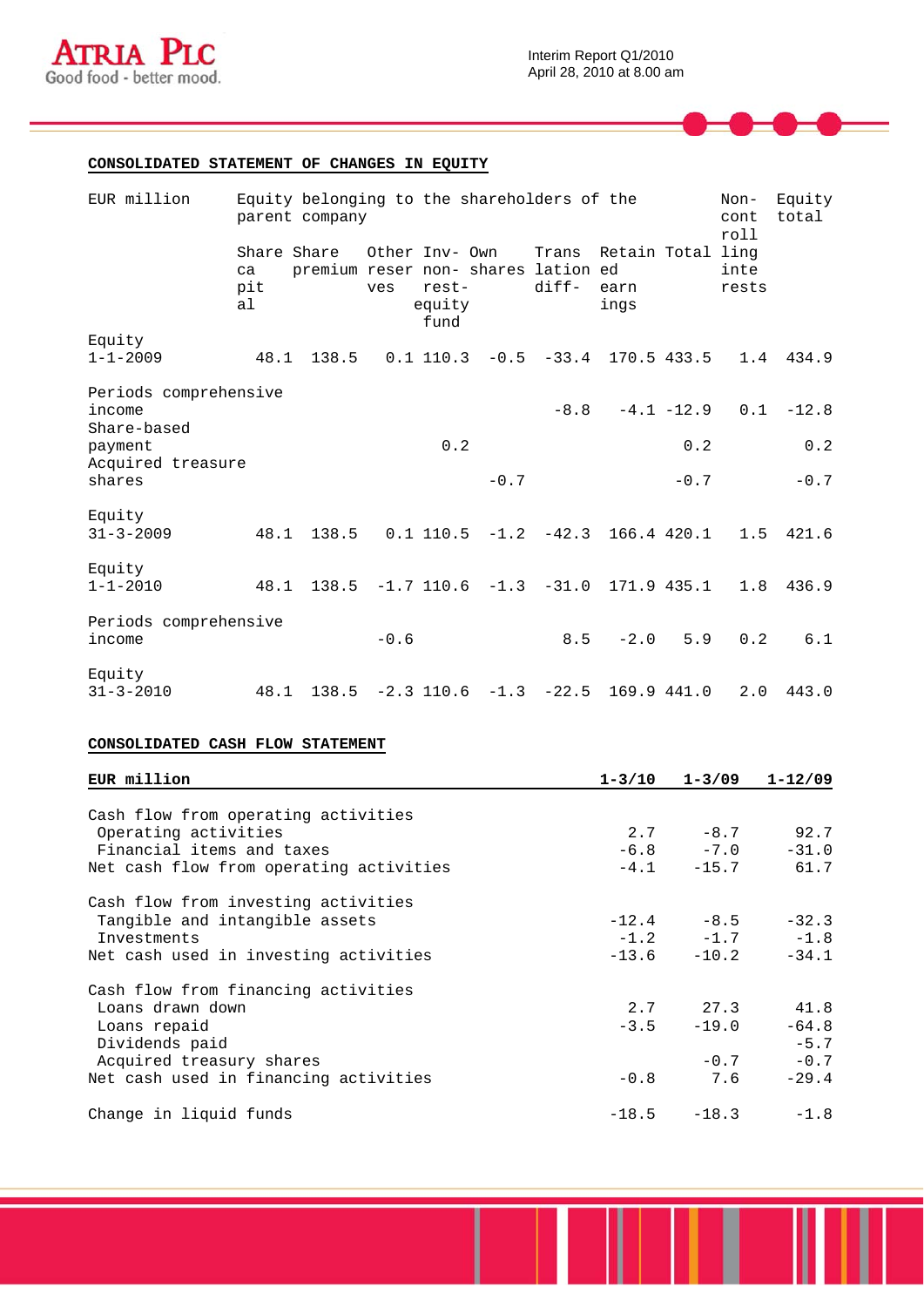

#### Interim Report Q1/2010 April 28, 2010 at 8.00 am

# **OPERATING SEGMENTS**

| EUR million                                   | $1 - 3/10$ | $1 - 3/09$       | $1 - 12/09$ |
|-----------------------------------------------|------------|------------------|-------------|
| Net sales                                     |            |                  |             |
| Finland                                       | 179.1      | 181.9            | 781.9       |
| Scandinavia                                   | 95.0       | 98.8             | 405.2       |
| Russia                                        | 28.9       | 26.5             | 113.0       |
| Baltics                                       | 7.6        | 8.8              | 37.5        |
| Eliminations                                  | $-4.7$     | $-5.3$           | $-21.6$     |
| Total                                         | 305.9      | 310.7            | 1 316.0     |
| <b>EBIT</b>                                   |            |                  |             |
| Finland                                       | 4.9        | 7.1              | 42.9        |
| Scandinavia                                   | 0.6        | 1.2              | 10.0        |
| Russia                                        | $-2.3$     | $-7.0$           | $-9.8$      |
| Baltics                                       | $-1.2$     | $-1.0$           | $-12.6$     |
| Unallocated                                   | $-1.0$     | $-0.7$           | $-3.0$      |
| Total                                         | 1.0        | $-0.4$           | 27.5        |
| ROCE *                                        |            |                  |             |
| Finland                                       | 9.9%       | 8.9 <sup>8</sup> | 10.2%       |
| Scandinavia                                   | 3.7%       | 3.7%             | 4.0%        |
| Russia                                        | $-3.5%$    | $-9.1$ %         | $-6.9$ %    |
| Baltics                                       | $-28.5%$   | $-8.2$ %         | $-26.5%$    |
| Group                                         | 3.3%       | 3.6%             | 3.1%        |
| * ROCE $\frac{1}{2}$ =                        |            |                  |             |
| EBIT, 12mr / Capital employed, 12 mr avg *100 |            |                  |             |
| Investments                                   |            |                  |             |
| Finland                                       | 2.2        | 2.9              | 14.2        |
| Scandinavia                                   | 1.8        | 1.2              | 5.3         |
| Russia                                        | 11.8       | 3.9              | 11.9        |
| Baltics                                       | 0.1        | 0.6              | 1.6         |
| Total                                         | 15.9       | 8.6              | 33.0        |
| Depreciations                                 |            |                  |             |
| Finland                                       | 7.3        | 7.5              | 29.7        |
| Scandinavia                                   | 2.9        | 2.6              | 12.0        |
| Russia                                        | 1.7        | 1.6              | $6.4$       |
| Baltics                                       | 0.8        | 0.8              | 10.5        |
| Total                                         | 12.7       | 12.5             | 58.6        |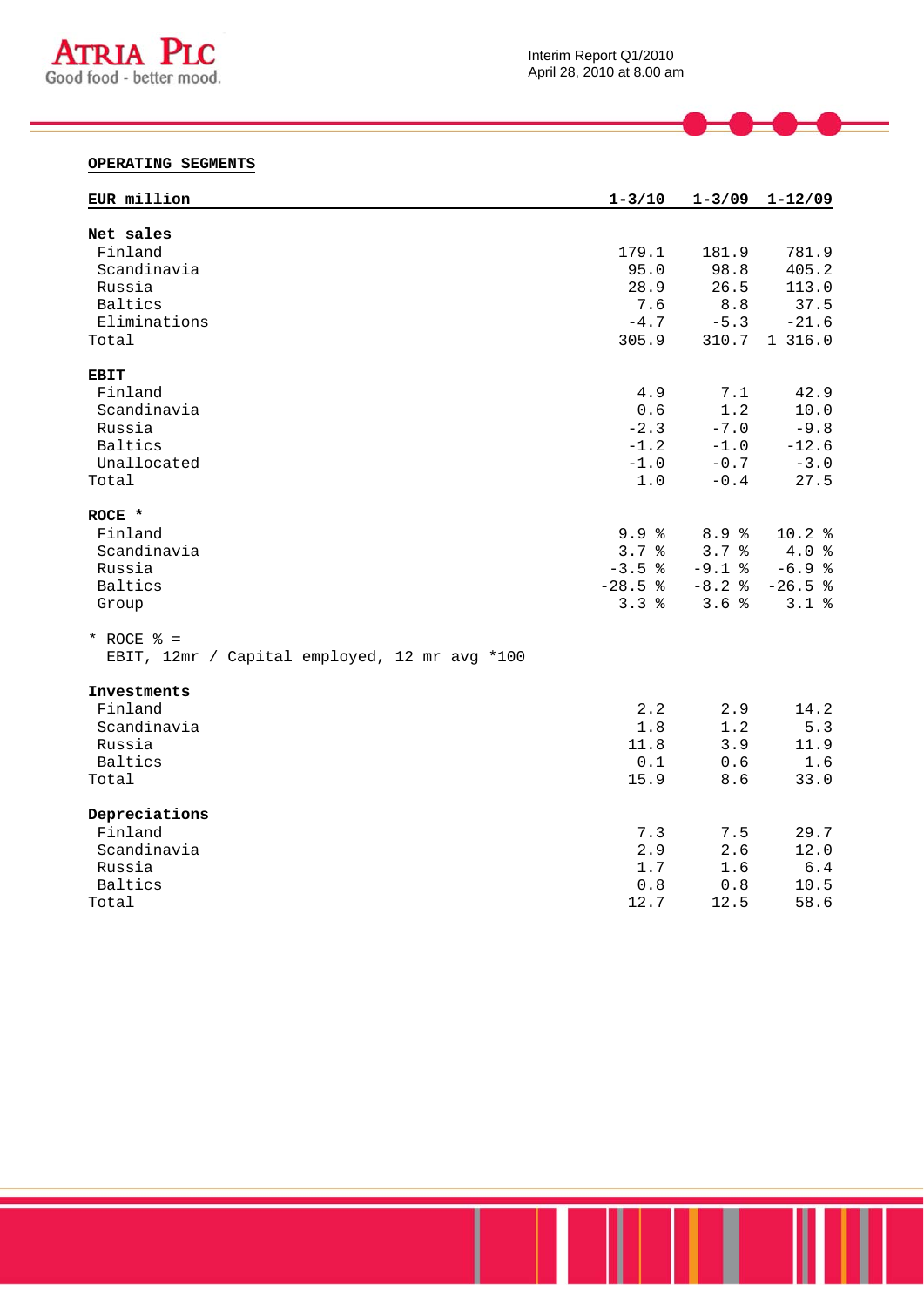

# **CONTINGENT LIABILITIES**

| EUR million                                                                           |            |             | $31 - 3 - 10$ $31 - 3 - 09$ $31 - 12 - 09$ |
|---------------------------------------------------------------------------------------|------------|-------------|--------------------------------------------|
| Debts with mortgages or other collateral<br>given as security<br>Loans from financial |            |             |                                            |
| institutions                                                                          | 5.5<br>4.5 | 8.0         | 6.0                                        |
| Pension fund loans<br>Total                                                           | 10.0       | 3.9<br>11.9 | 4.2<br>10.2                                |
| Mortgages and other securities given as<br>comprehensive security<br>Real estate      |            |             |                                            |
| mortgages                                                                             |            | 6.7 6.7     | 6.7                                        |
| Corporate mortgages<br>Total                                                          | 1.2<br>7.9 | 4.6<br>11.3 | 3.1<br>9.8                                 |
| Guarantee engagements not included<br>in the balance sheet                            |            |             |                                            |
| Guarantees                                                                            | 0.8        | 12.9        | 0.8                                        |

**ATRIA PLC**  Board of Directors

.

**For further information**, please contact Matti Tikkakoski, President and CEO, tel. +358 50 2582.

**DISTRIBUTION**  Nasdaq OMX Helsinki Ltd Principal media www.atriagroup.com

The interim report will be mailed to you upon request and is also available on our website at www.atriagroup.com.